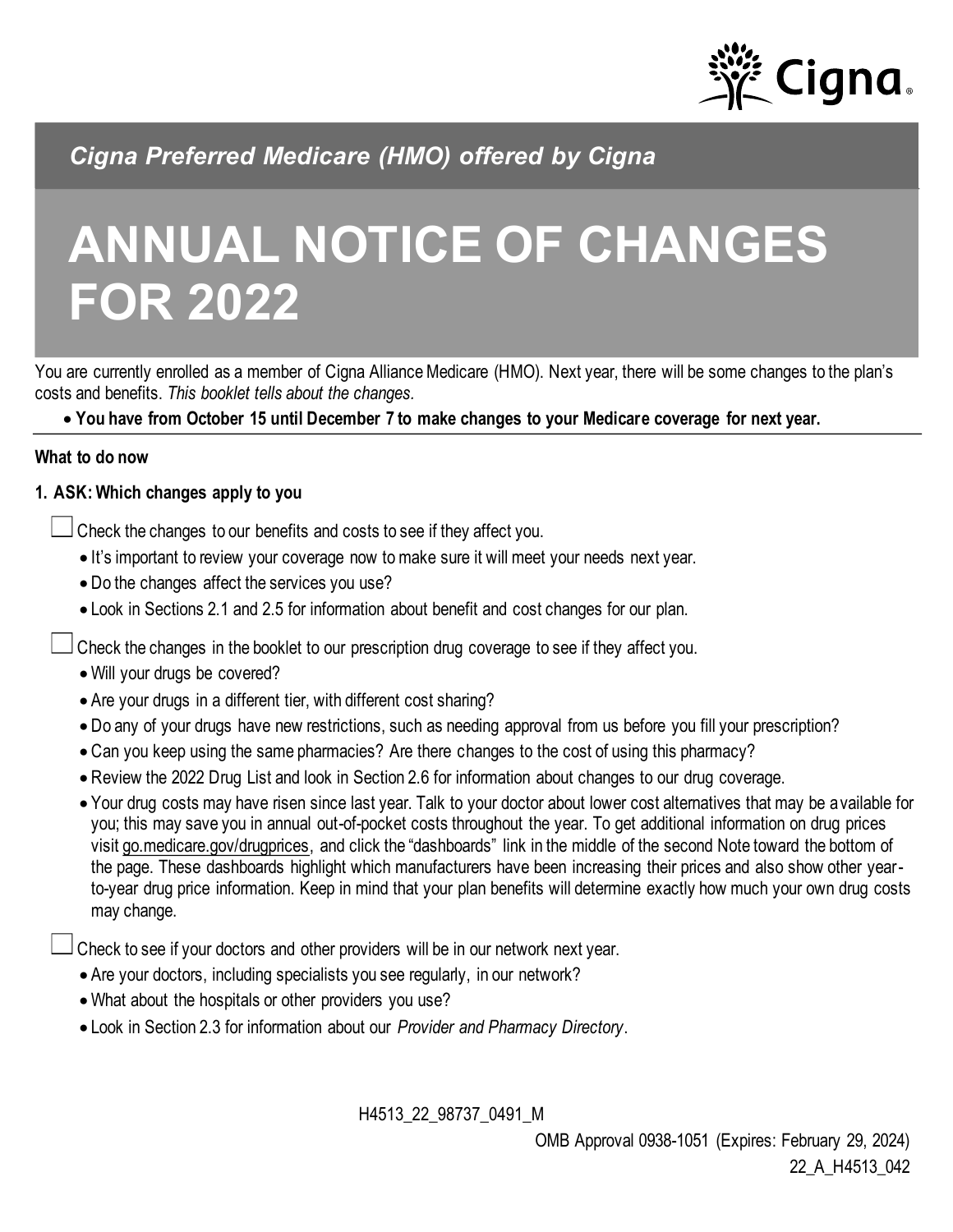Think about your overall health care costs.

- How much will you spend out-of-pocket for the services and prescription drugs you use regularly?
- How much will you spend on your premium and deductibles?
- How do your total plan costs compare to other Medicare coverage options?

Think about whether you are happy with our plan.

## **2. COMPARE:** Learn about other plan choices

Check coverage and costs of plans in your area.

- Use the personalized search feature on the Medicare Plan Finder at www.medicare.gov/plan-compare website.
- Review the list in the back of your *Medicare & You 2022* handbook.
- Look in Section 4.2 to learn more about your choices.

Once you narrow your choice to a preferred plan, confirm your costs and coverage on the plan's website.

## **3. CHOOSE:** Decide whether you want to change your plan

- If you don't join another plan by December 7, 2021, you will be enrolled in Cigna Alliance Medicare (HMO).
- To change to a **different plan** that may better meet your needs, you can switch plans between October 15 and December 7.

## **4. ENROLL:** To change plans, join a plan between **October 15** and **December 7, 2021**

- If you don't join another plan by **December 7, 2021**, you will be enrolled in Cigna Preferred Medicare (HMO).
- If you join another plan by **December 7, 2021**, your new coverage will start on **January 1**, **2022**. You will be automatically disenrolled from your current plan.

## **Additional Resources**

- Please contact our Customer Service number at 1-800-668-3813 for additional information. (TTY users should call 711.) Hours are October 1 – March 31, 8:00 a.m. – 8:00 p.m. local time, 7 days a week. From April 1 – September 30, Monday – Friday 8:00 a.m. – 8:00 p.m. local time. Messaging service used weekends, after hours, and on federal holidays.
- To get information from us in a way that works for you, please call Customer Service. We can give you information in braille, in large print, and other alternate formats if you need it.
- **Coverage under this Plan qualifies as Qualifying Health Coverage (QHC)** and satisfies the Patient Protection and Affordable Care Act's (ACA) individual shared responsibility requirement. Please visit the Internal Revenue Service (IRS) website at www.irs.gov/Affordable-Care-Act/Individuals-and-Families for more information.

## **About Cigna Preferred Medicare (HMO)**

- Cigna contracts with Medicare to offer Medicare Advantage HMO and PPO plans and Part D Prescription Drug Plans (PDP) in select states, and with select State Medicaid programs. Enrollment in Cigna depends on contract renewal.
- When this booklet says "we," "us," or "our," it means Cigna*.* When it says "plan" or "our plan," it means Cigna Preferred Medicare (HMO).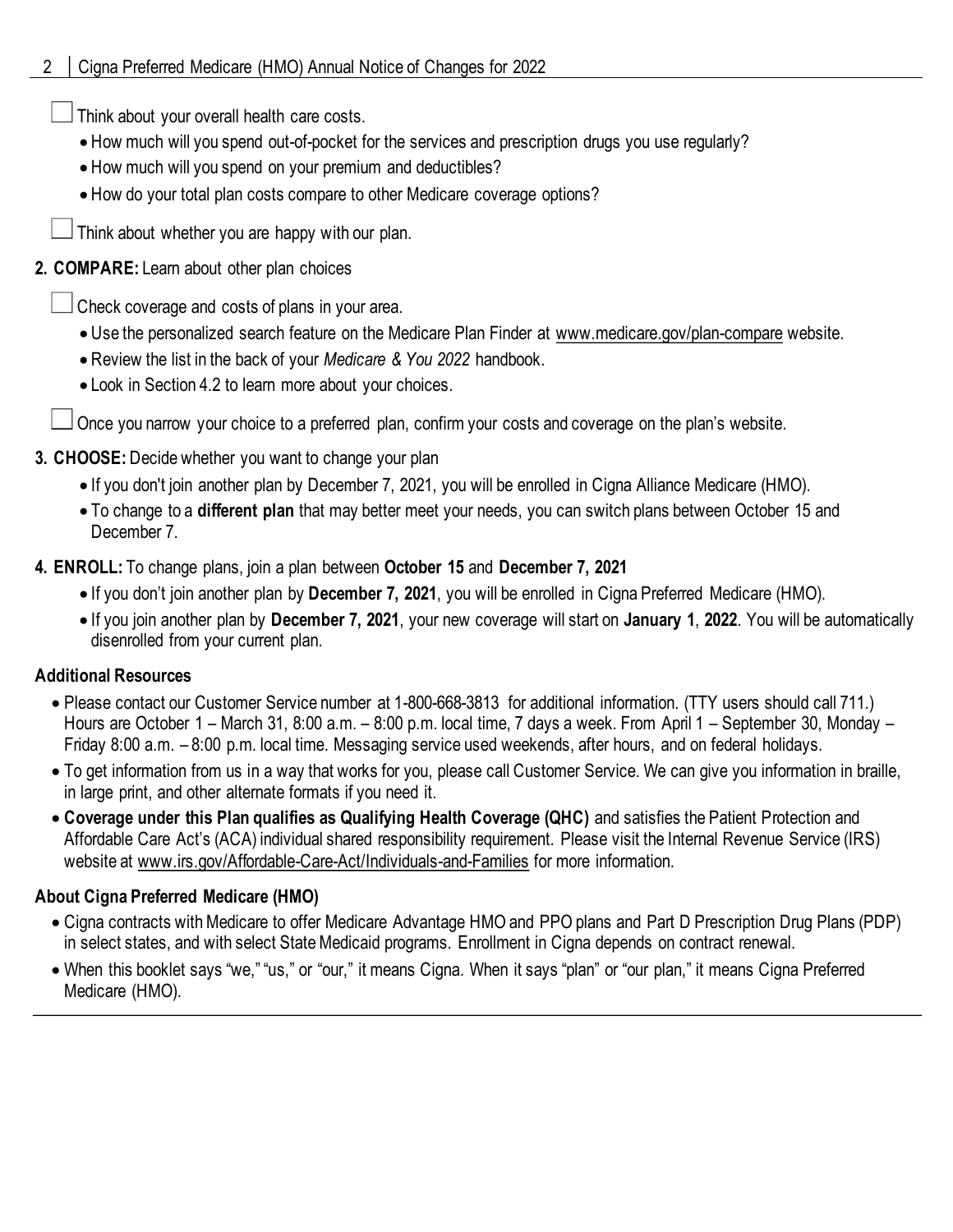#### **Summary of Important Costs for 2022**

The table below compares the 2021 costs and 2022 costs for Cigna Preferred Medicare (HMO) in several important areas. **Please note this is only a summary of changes**. A copy of the *Evidence of Coverage* is located on our website at www.cignamedicare.com. You may also call Customer Service to ask us to mail you an *Evidence of Coverage*.

| Cost                                                                                                                                                                                                                                                                                                                                                | 2021 (this year)                                                      | 2022 (next year)                                                      |
|-----------------------------------------------------------------------------------------------------------------------------------------------------------------------------------------------------------------------------------------------------------------------------------------------------------------------------------------------------|-----------------------------------------------------------------------|-----------------------------------------------------------------------|
| Monthly plan premium*                                                                                                                                                                                                                                                                                                                               | \$0                                                                   | \$0                                                                   |
| * Your premium may be higher or lower<br>than this amount. See Section 2.1<br>for details.                                                                                                                                                                                                                                                          |                                                                       |                                                                       |
| Maximum out-of-pocket amount                                                                                                                                                                                                                                                                                                                        | \$6,700                                                               | \$5,900                                                               |
| This is the most you will pay out-of-pocket<br>for your covered Part A and Part B<br>services. (See Section 2.2 for details.)                                                                                                                                                                                                                       |                                                                       |                                                                       |
| Doctor office visits                                                                                                                                                                                                                                                                                                                                | Primary care visits: \$0 copayment<br>per visit                       | Primary care visits: \$0 copayment<br>per visit                       |
|                                                                                                                                                                                                                                                                                                                                                     | Specialist visits: \$30 copayment per visit                           | Specialist visits: \$5 copayment per visit                            |
| Inpatient hospital stays<br>Includes inpatient acute, inpatient<br>rehabilitation, long-term care hospitals<br>and other types of inpatient hospital<br>services. Inpatient hospital care starts the<br>day you are formally admitted to the<br>hospital with a doctor's order. The day<br>before you are discharged is your last<br>inpatient day. | Days 1-5: \$300 copayment per day<br>Days 6-90: \$0 copayment per day | Days 1-5: \$325 copayment per day<br>Days 6-90: \$0 copayment per day |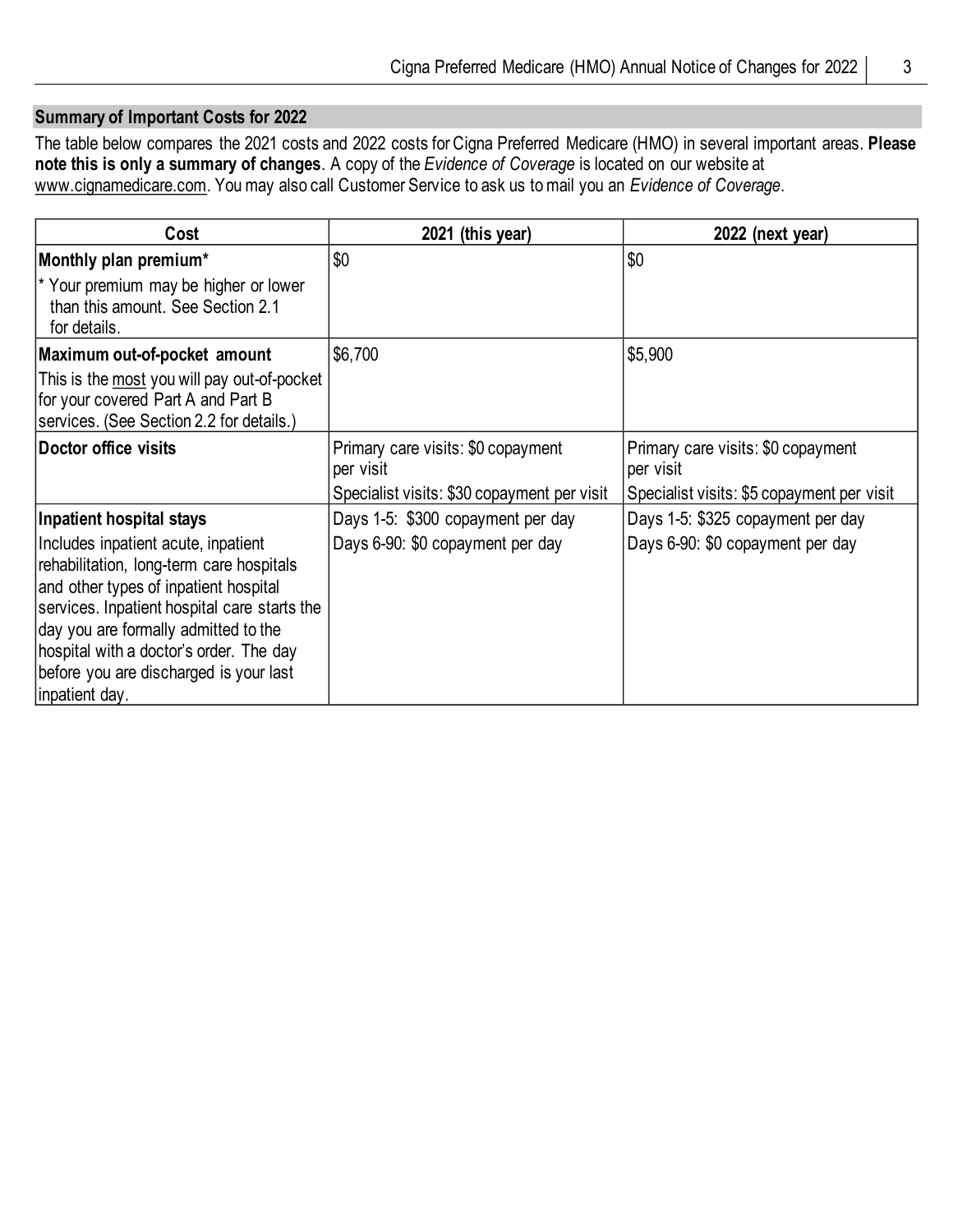| Cost                              | 2021 (this year)                                                                                        | 2022 (next year)                                                                                       |
|-----------------------------------|---------------------------------------------------------------------------------------------------------|--------------------------------------------------------------------------------------------------------|
| Part D prescription drug coverage | Deductible: \$0                                                                                         | Deductible: \$0                                                                                        |
| (See Section 2.6 for details.)    | Copayments or Coinsurance during the<br>Initial Coverage Stage:                                         | Copayments or Coinsurance during the<br>Initial Coverage Stage:                                        |
|                                   | • Drug Tier 1:<br>Standard cost sharing:<br>\$10 copayment<br>Preferred cost sharing:<br>\$3 copayment  | • Drug Tier 1:<br>Standard cost sharing:<br>\$10 copayment<br>Preferred cost sharing:<br>\$0 copayment |
|                                   | • Drug Tier 2:<br>Standard cost sharing:<br>\$20 copayment<br>Preferred cost sharing:<br>\$12 copayment | • Drug Tier 2:<br>Standard cost sharing:<br>\$20 copayment<br>Preferred cost sharing:<br>\$5 copayment |
|                                   | $\bullet$ Drug Tier 3:<br>Standard cost sharing:<br>\$47 copayment                                      | $\bullet$ Drug Tier 3:<br>Standard cost sharing:<br>\$47 copayment                                     |
|                                   | Preferred cost sharing:<br>\$42 copayment                                                               | Preferred cost sharing:<br>\$42 copayment                                                              |
|                                   | • Drug Tier 4:<br>Standard cost sharing:<br>49% coinsurance                                             | • Drug Tier 4:<br>Standard cost sharing:<br>50% coinsurance                                            |
|                                   | Preferred cost sharing:<br>49% coinsurance                                                              | Preferred cost sharing:<br>50% coinsurance                                                             |
|                                   | $\bullet$ Drug Tier 5:<br>Standard cost sharing:<br>33% coinsurance                                     | • Drug Tier 5:<br>Standard cost sharing:<br>33% coinsurance                                            |
|                                   | Preferred cost sharing:<br>33% coinsurance                                                              | Preferred cost sharing:<br>33% coinsurance                                                             |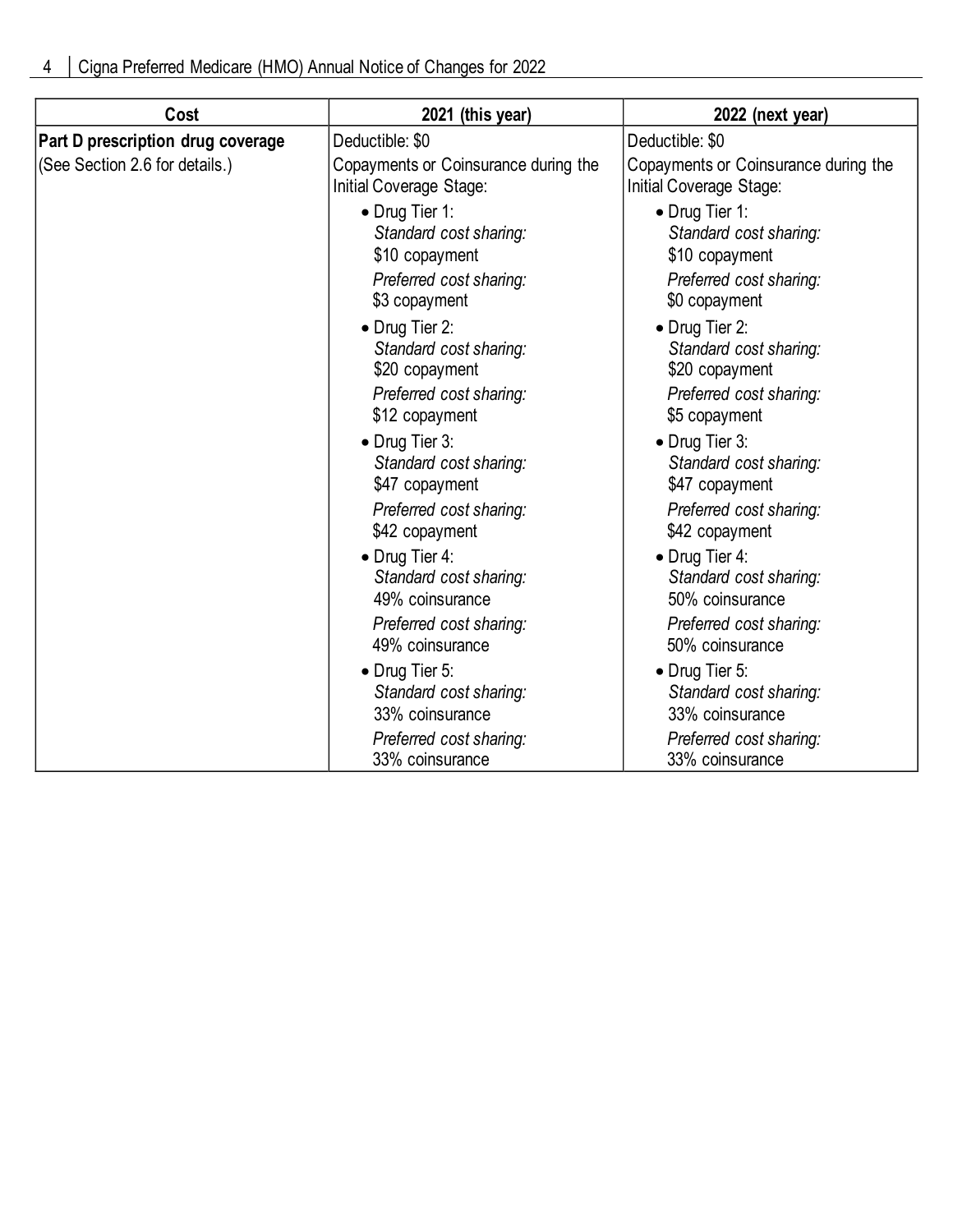## *Annual Notice of Changes***for 2022 Table of Contents**

| <b>SECTION 1</b> | Unless You Choose Another Plan, You Will Be Automatically Enrolled in Cigna Preferred Medicare |  |
|------------------|------------------------------------------------------------------------------------------------|--|
| <b>SECTION 2</b> |                                                                                                |  |
| Section 2.1      |                                                                                                |  |
| Section 2.2      |                                                                                                |  |
| Section 2.3      |                                                                                                |  |
| Section 2.4      |                                                                                                |  |
| Section 2.5      |                                                                                                |  |
| Section 2.6      |                                                                                                |  |
| <b>SECTION 3</b> |                                                                                                |  |
| <b>SECTION 4</b> |                                                                                                |  |
| Section 4.1      |                                                                                                |  |
| Section 4.2      |                                                                                                |  |
| <b>SECTION 5</b> |                                                                                                |  |
| <b>SECTION 6</b> |                                                                                                |  |
| <b>SECTION 7</b> |                                                                                                |  |
| <b>SECTION 8</b> |                                                                                                |  |
| Section 8.1      |                                                                                                |  |
| Section 8.2      |                                                                                                |  |
|                  |                                                                                                |  |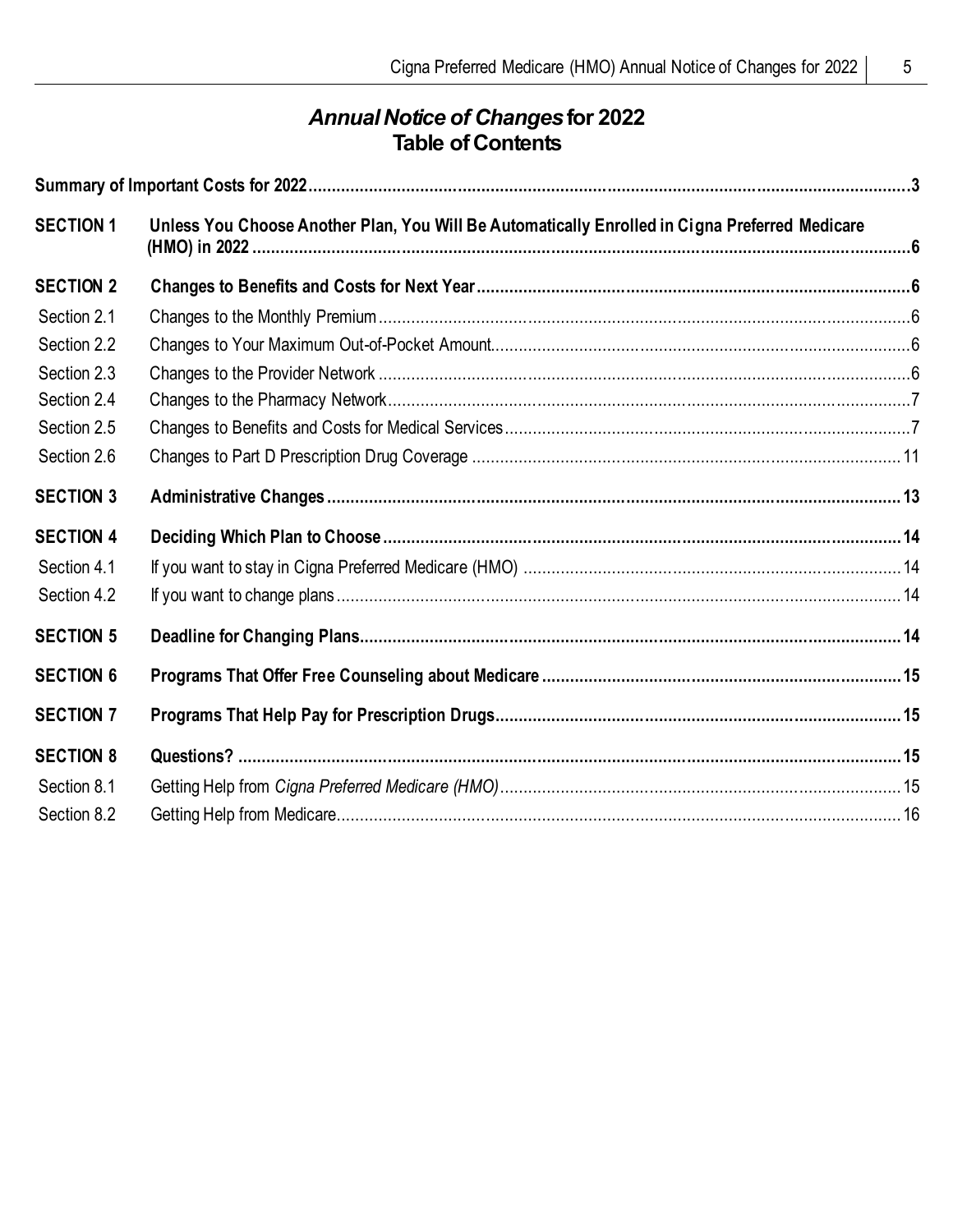#### **SECTION 1 Unless You Choose Another Plan, You Will Be Automatically Enrolled in Cigna Preferred Medicare (HMO) in 2022**

On January 1, 2022, Cigna will be combining Cigna Alliance Medicare with one of our plans, Cigna Preferred Medicare (HMO). **If you do nothing to change your Medicare coverage by December 7, 2021, we will automatically enroll you in our Cigna Preferred Medicare (HMO).** This means starting January 1, 2022, you will be getting your medical and prescription drug coverage through Cigna Preferred Medicare (HMO). If you want to, you can change to a different Medicare health plan. You can also swit ch to Original Medicare. If you want to change plans, you can do so between October 15 and December 7. If you are eligible for Extra Help, you may be able to change plans during other times.

The information in this document tells you about the differences between your current benefits in Cigna Alliance Medicare and the benefits you will have on January 1, 2022 as a member of Cigna Preferred Medicare (HMO)*.*

#### **SECTION 2 Changes to Benefits and Costs for Next Year**

#### **Section 2.1 Changes to the Monthly Premium**

| Cost                                | 2021 (this year) | 2022 (next year) |
|-------------------------------------|------------------|------------------|
| Monthly premium                     | \$0              | '\$0             |
| (You must also continue to pay your |                  |                  |
| Medicare Part B premium.)           |                  |                  |

- Your monthly plan premium will be *more* if you are required to pay a lifetime Part D late enrollment penalty for going without other drug coverage that is at least as good as Medicare drug coverage (also referred to as "creditable coverage") for 63 days or more.
- If you have a higher income, you may have to pay an additional amount each month directly to the government for your Medicare prescription drug coverage.
- Your monthly premium will be *less* if you are receiving "Extra Help" with your prescription drug costs. Please see Section 7Section 6 regarding "Extra Help" from Medicare.

#### **Section 2.2 Changes to Your Maximum Out-of-Pocket Amount**

To protect you, Medicare requires all health plans to limit how much you pay "out-of-pocket" during the year. This limit is called the "maximum out-of-pocket amount." Once you reach this amount, you generally pay nothing for covered Part A and Part B services for the rest of the year.

| Cost                                                                                                                                                                                                             | 2021 (this year) | 2022 (next year)                                                                                                                                                                                 |
|------------------------------------------------------------------------------------------------------------------------------------------------------------------------------------------------------------------|------------------|--------------------------------------------------------------------------------------------------------------------------------------------------------------------------------------------------|
| Maximum out-of-pocket amount                                                                                                                                                                                     | \$6,700          | \$5,900                                                                                                                                                                                          |
| Your costs for covered medical services<br>(such as copays) count toward your<br>maximum out-of-pocket amount. Your<br>costs for prescription drugs do not count<br>toward your maximum out-of-pocket<br>amount. |                  | Once you have paid \$5,900 out-of-pocket<br>for covered Part A and Part B services,<br>you will pay nothing for your covered Part<br>A and Part B services for the rest of the<br>calendar year. |

#### **Section 2.3 Changes to the Provider Network**

There are changes to our network of providers for next year. An updated *Provider and Pharmacy Directory* is located on our website at www.cignamedicare.com. You may also call Customer Service for updated provider information or to ask us to mail you a *Provider and Pharmacy Directory*. **Please review the 2022** *Provider and Pharmacy Directory* **to see if your providers (primary care provider, specialists, hospitals, etc.) are in our network.**

It is important that you know that we may make changes to the hospitals, doctors and specialists (providers) that are part of your plan during the year. There are a number of reasons why your provider might leave your plan, but if your doctor or specialist does leave your plan, you have certain rights and protections summarized below: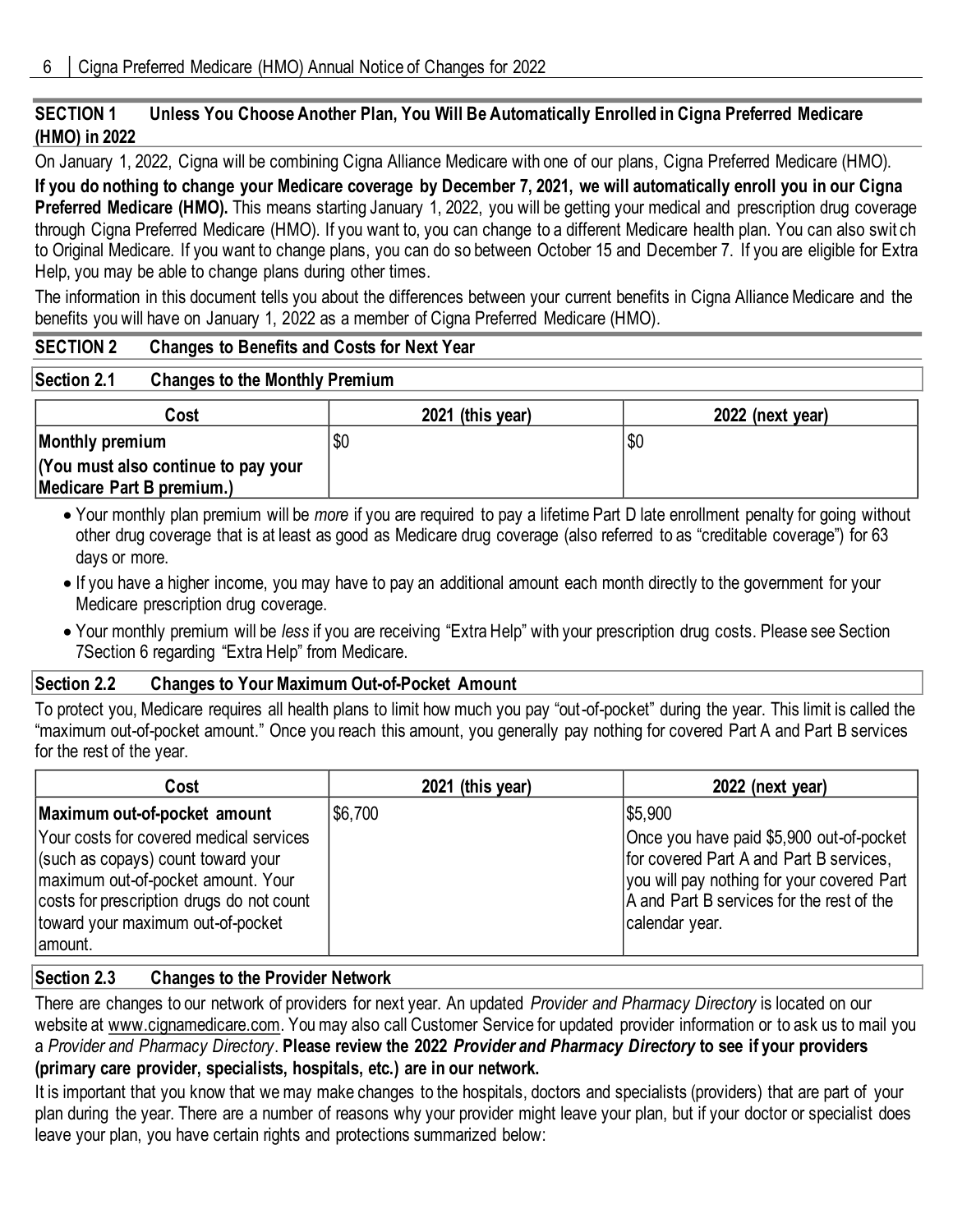- Even though our network of providers may change during the year, we must furnish you with uninterrupted access to qualified doctors and specialists.
- We will make a good faith effort to provide you with at least 30 days' notice that your provider is leaving our plan so that you have time to select a new provider.
- We will assist you in selecting a new qualified provider to continue managing your health c are needs.
- If you are undergoing medical treatment you have the right to request, and we will work with you to ensure, that the medically necessary treatment you are receiving is not interrupted.
- If you believe we have not furnished you with a qualified provider to replace your previous provider or that your care is not being appropriately managed, you have the right to file an appeal of our decision.
- If you find out your doctor or specialist is leaving your plan, please contact us so we can assist you in f inding a new provider to manage your care.

#### **Section 2.4 Changes to the Pharmacy Network**

Amounts you pay for your prescription drugs may depend on which pharmacy you use. Medicare drug plans have a network of pharmacies. In most cases, your prescriptions are covered *only* if they are filled at one of our network pharmacies. Our network includes pharmacies with preferred cost sharing, which may offer you lower cost sharing than the standard cost sharing offered by other network pharmacies for some drugs.

Our network has changed more than usual for 2022. An updated *Provider and Pharmacy Directory* is located on our website at www.cignamedicare.com. You may also call Customer Service for updated provider information or to ask us to mail you a *Provider and Pharmacy Directory*. **We strongly suggest that you review the current** *Provider and Pharmacy Directory* **to see if your pharmacy is still in our network.**

#### **Section 2.5 Changes to Benefits and Costs for Medical Services**

We are changing our coverage for certain medical services next year. The information below describes these changes. For detai ls about the coverage and costs for these services, see Chapter 4, *Medical Benefits Chart (what is covered and what you pay)*, in your *2022 Evidence of Coverage.*

#### **Opioid treatment program services**

Members of our plan with opioid use disorder (OUD) can receive coverage of services to treat OUD through an Opioid Treatment Program (OTP) which includes the following services:

- U.S. Food and Drug Administration (FDA)-approved opioid agonist and antagonist medication-assisted treatment (MAT) medications.
- Dispensing and administration of MAT medications (if applicable)
- Substance use counseling
- Individual and group therapy
- Toxicology testing
- Intake activities
- Periodic assessments

| Cost                                                                                     | 2021 (this year)                     | 2022 (next year)                                  |
|------------------------------------------------------------------------------------------|--------------------------------------|---------------------------------------------------|
| Acupuncture for chronic low back pain   In-Network                                       | You pay a copayment of \$20 for each | In-Network<br>You pay a copayment of \$5 for each |
|                                                                                          | Medicare-covered acupuncture visit.  | Medicare-covered acupuncture visit.               |
| Additional telehealth services:<br>Physical therapy and Speech and<br>Language Pathology | In-Network                           | In-Network                                        |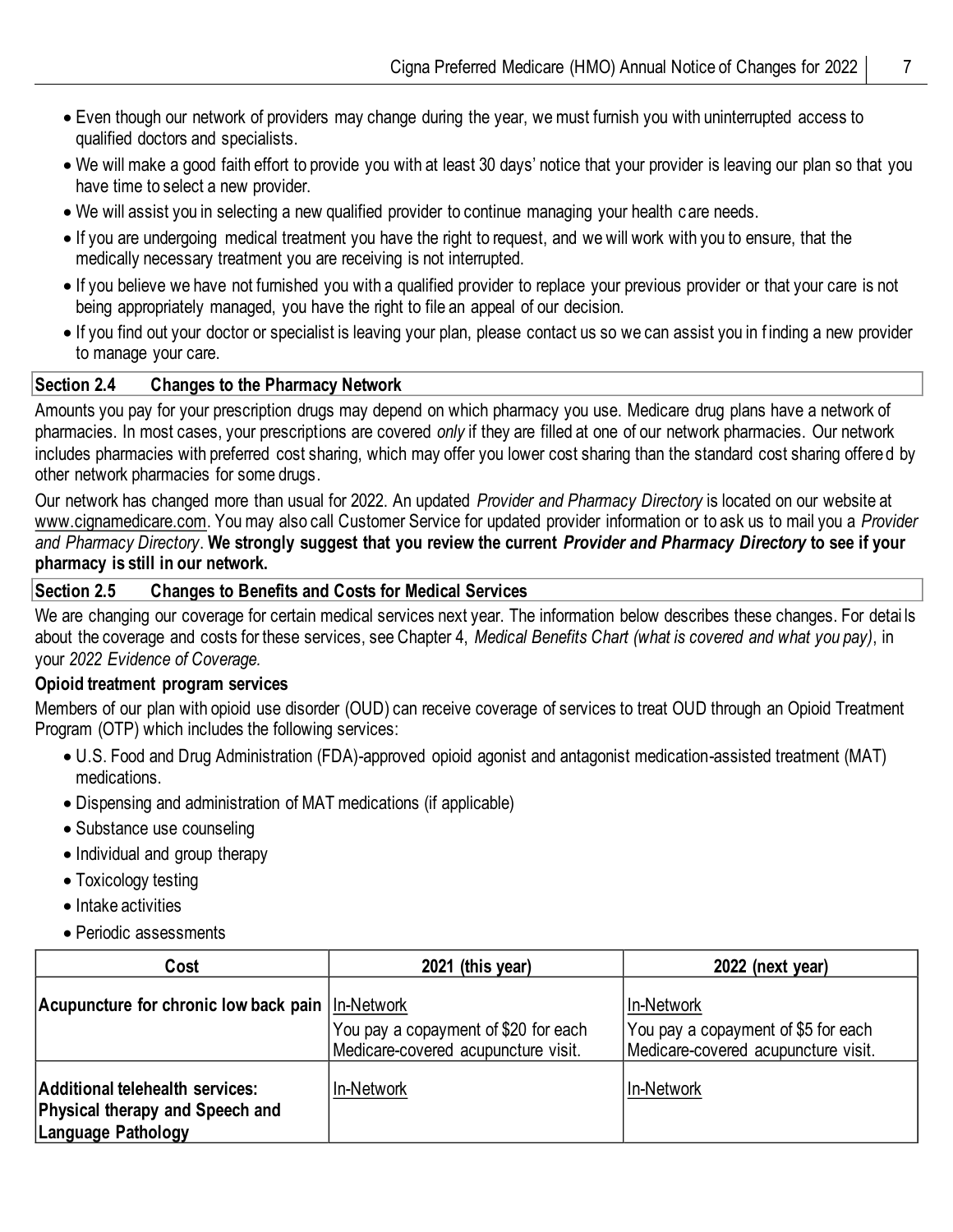| Cost                         | 2021 (this year)                                                                                                                                                                                        | 2022 (next year)                                                                                                                                                                                         |
|------------------------------|---------------------------------------------------------------------------------------------------------------------------------------------------------------------------------------------------------|----------------------------------------------------------------------------------------------------------------------------------------------------------------------------------------------------------|
|                              | You pay a copayment of \$25 for<br>Medicare-covered Physical therapy virtual  <br>visits.<br>Medicare-covered Speech and Language<br>Pathology virtual visits are not covered.                          | You pay a copayment of \$0 for Medicare-<br>covered Physical therapy virtual visits.<br>You pay a copayment of \$0 for Medicare-<br>covered Speech and Language Pathology<br>virtual visits.             |
| Ambulance services           | In-Network                                                                                                                                                                                              | In-Network                                                                                                                                                                                               |
|                              | You pay a copayment of \$200 for each<br>one way Medicare-covered ground<br>ambulance trip.                                                                                                             | You pay a copayment of \$250 for each<br>one way Medicare-covered ground<br>ambulance trip.                                                                                                              |
| Annual physical exam         | In-Network<br>Not covered.                                                                                                                                                                              | In-Network<br>You pay a copayment of \$0 for an annual<br>physical exam.                                                                                                                                 |
| <b>Catasys Program</b>       | In-Network<br>You pay a copayment of \$0 for Catasys<br>OnTrak <sup>™</sup> program.                                                                                                                    | In-Network<br>Catasys OnTrak™ program not covered.                                                                                                                                                       |
| <b>Chiropractic services</b> | In-Network                                                                                                                                                                                              | In-Network                                                                                                                                                                                               |
|                              | You pay a copayment of \$20 for each<br>Medicare-covered chiropractic visit.                                                                                                                            | You pay a copayment of \$5 for each<br>Medicare-covered chiropractic visit.                                                                                                                              |
| <b>Dental services</b>       | In-Network<br>You pay a copayment of \$30 for<br>Medicare-covered dental services.<br>There is \$500 allowance Every Year for<br>combined supplemental preventive and<br>comprehensive dental services. | In-Network<br>You pay a copayment of \$5 for Medicare-<br>covered dental services.<br>There is \$1500 allowance Every Year for<br>combined supplemental preventive and<br>comprehensive dental services. |
| <b>Hearing services</b>      | In-Network                                                                                                                                                                                              | In-Network                                                                                                                                                                                               |
|                              | You pay a copayment of \$0 for Medicare-<br>covered diagnostic hearing exams in a<br>PCP office.                                                                                                        | You pay a copayment of \$5 for Medicare-<br>covered diagnostic hearing exams.                                                                                                                            |
|                              | You pay a copayment of \$30 for<br>Medicare-covered diagnostic hearing<br>exams in a Specialist office.                                                                                                 |                                                                                                                                                                                                          |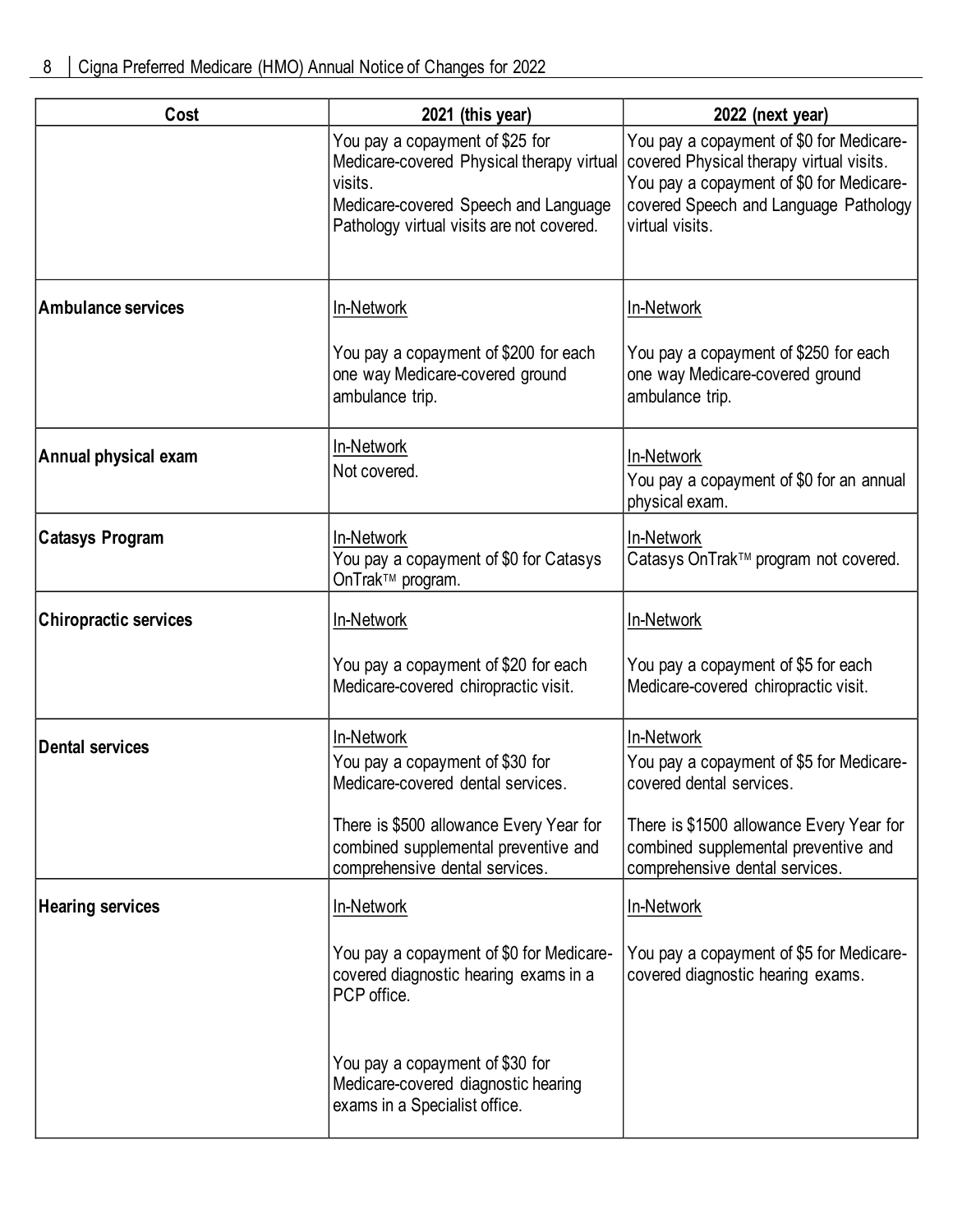| Cost                                                                 | 2021 (this year)                                                                                                                                                                                                                              | 2022 (next year)                                                                                                                                                                                                                              |
|----------------------------------------------------------------------|-----------------------------------------------------------------------------------------------------------------------------------------------------------------------------------------------------------------------------------------------|-----------------------------------------------------------------------------------------------------------------------------------------------------------------------------------------------------------------------------------------------|
| Inpatient hospital care                                              | In-Network<br>You pay a copayment of:                                                                                                                                                                                                         | In-Network<br>You pay a copayment of:                                                                                                                                                                                                         |
|                                                                      | - Days 1-5: \$300 per day<br>$-$ Days 6-90: \$0 per day<br>for each Medicare-covered hospital stay.                                                                                                                                           | - Days 1-5: \$325 per day<br>- Days 6-90: \$0 per day<br>for each Medicare-covered hospital stay.                                                                                                                                             |
| Inpatient mental health care                                         | In-Network<br>You pay a copayment of:                                                                                                                                                                                                         | In-Network<br>You pay a copayment of:                                                                                                                                                                                                         |
|                                                                      | $-$ Days 1-5: \$300 per day<br>$-$ Days 6-90: \$0 per day<br>for each Medicare-covered Inpatient<br>mental hospital stay.                                                                                                                     | - Days 1-5: \$325 per day<br>- Days 6-90: \$0 per day<br>for each Medicare-covered Inpatient<br>mental hospital stay.                                                                                                                         |
| Outpatient diagnostic tests and<br>therapeutic services and supplies | In-Network                                                                                                                                                                                                                                    | In-Network                                                                                                                                                                                                                                    |
|                                                                      | You pay a copayment of \$0 or \$270 for<br>Medicare-covered diagnostic procedures<br>and tests. \$0 for EKG and diagnostic<br>colorectal screenings. \$270 for all other<br>diagnostic procedures and tests.                                  | You pay a copayment of \$0 or \$150 for<br>Medicare-covered diagnostic procedures<br>and tests. \$0 for EKG and diagnostic<br>colorectal screenings. \$150 for all other<br>diagnostic procedures and tests.                                  |
|                                                                      | In-Network                                                                                                                                                                                                                                    | In-Network                                                                                                                                                                                                                                    |
|                                                                      | You pay a copayment of \$0 or \$270 for<br>Medicare-covered diagnostic radiology<br>services (not including X-rays). \$0 for<br>mammography and ultrasounds. \$270 for<br>all other diagnostic and nuclear medicine<br>radiological services. | You pay a copayment of \$0 or \$150 for<br>Medicare-covered diagnostic radiology<br>services (not including X-rays). \$0 for<br>mammography and ultrasounds. \$150 for<br>all other diagnostic and nuclear medicine<br>radiological services. |
|                                                                      | In-Network                                                                                                                                                                                                                                    | In-Network                                                                                                                                                                                                                                    |
|                                                                      | You pay a copayment of \$60 for<br>Medicare-covered therapeutic radiology<br>services.                                                                                                                                                        | You pay a coinsurance of 20% for<br>Medicare-covered therapeutic radiology<br>services.                                                                                                                                                       |
| <b>Outpatient hospital observation</b>                               | In-Network                                                                                                                                                                                                                                    | In-Network                                                                                                                                                                                                                                    |
|                                                                      | You pay a copayment of \$200 for<br>Medicare-covered outpatient hospital<br>observation.                                                                                                                                                      | You pay a copayment of \$275 for<br>Medicare-covered outpatient hospital<br>observation.                                                                                                                                                      |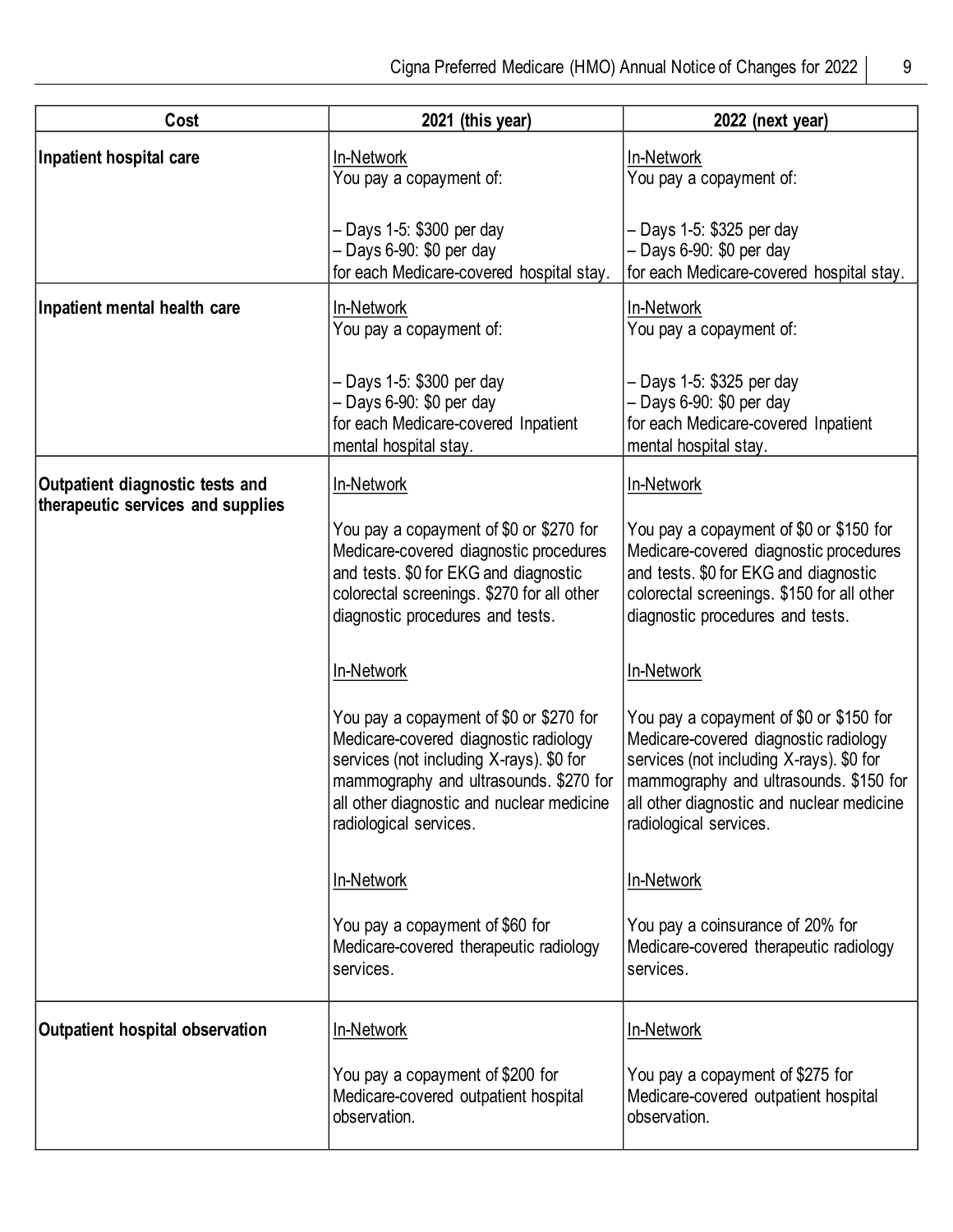| Cost                                                                       | 2021 (this year)                                                                                                                                                                                                                                                                            | 2022 (next year)                                                                                                                                                                                                                                                                            |
|----------------------------------------------------------------------------|---------------------------------------------------------------------------------------------------------------------------------------------------------------------------------------------------------------------------------------------------------------------------------------------|---------------------------------------------------------------------------------------------------------------------------------------------------------------------------------------------------------------------------------------------------------------------------------------------|
| <b>Outpatient rehabilitation services</b>                                  | In-Network                                                                                                                                                                                                                                                                                  | In-Network                                                                                                                                                                                                                                                                                  |
|                                                                            | You pay a copayment of \$25 for<br>Medicare-covered Occupational Therapy<br>visits.<br>You pay a copayment of \$25 for<br>Medicare-covered Physical Therapy in-<br>person visits.<br>You pay a copayment of \$25 for<br>Medicare-covered Speech and Language<br>Pathology in-person visits. | You pay a copayment of \$30 for<br>Medicare-covered Occupational Therapy<br>visits.<br>You pay a copayment of \$30 for<br>Medicare-covered Physical Therapy in-<br>person visits.<br>You pay a copayment of \$30 for<br>Medicare-covered Speech and Language<br>Pathology in-person visits. |
| Outpatient surgery, including services<br>provided at hospital outpatient  | In-Network                                                                                                                                                                                                                                                                                  | In-Network                                                                                                                                                                                                                                                                                  |
| facilities and ambulatory surgical<br>centers                              | You pay a copayment of \$0 or \$215 for<br>each Medicare-covered ambulatory<br>surgical center visit. \$0 for any surgical<br>procedures (i.e. polyp removal) during a<br>colorectal screening. \$215 for all other<br><b>Ambulatory Surgical Center (ASC)</b><br>services.                 | You pay a copayment of \$0 or \$275 for<br>each Medicare-covered ambulatory<br>surgical center visit. \$0 for any surgical<br>procedures (i.e. polyp removal) during a<br>colorectal screening. \$275 for all other<br>Ambulatory Surgical Center (ASC)<br>services.                        |
| <b>Over-the-Counter Items and Services</b>                                 | Not covered.                                                                                                                                                                                                                                                                                | Limited to \$35 Every Three Months for<br>specific over-the-counter drugs and other<br>health-related pharmacy products, as<br>listed in the OTC catalog.                                                                                                                                   |
| <b>Physician/Practitioner services</b><br>including doctor's office visits | In-Network<br>You pay a copayment of \$30 for each<br>Medicare-covered Specialist visit.<br>You pay a copayment of \$0 in a Primary<br>Care Physician office or \$30 in a<br>Specialist office for Medicare-covered<br>Other Health Care Professional Service.                              | In-Network<br>You pay a copayment of \$5 for each<br>Medicare-covered Specialist visit.<br>You pay a copayment of \$0 in a Primary<br>Care Physician office or \$5 in a Specialist<br>office for Medicare-covered Other Health<br>Care Professional Service.                                |
| <b>Podiatry services</b>                                                   | In-Network                                                                                                                                                                                                                                                                                  | In-Network                                                                                                                                                                                                                                                                                  |
|                                                                            | You pay a copayment of \$30 for each<br>Medicare-covered podiatry visit.                                                                                                                                                                                                                    | You pay a copayment of \$5 for each<br>Medicare-covered podiatry visit.                                                                                                                                                                                                                     |
| <b>Urgently needed services</b>                                            | In-Network                                                                                                                                                                                                                                                                                  | In-Network                                                                                                                                                                                                                                                                                  |
|                                                                            | You pay a copayment of \$25 for<br>Medicare-covered urgently needed<br>service visits.                                                                                                                                                                                                      | You pay a copayment of \$30 for<br>Medicare-covered urgently needed<br>service visits.                                                                                                                                                                                                      |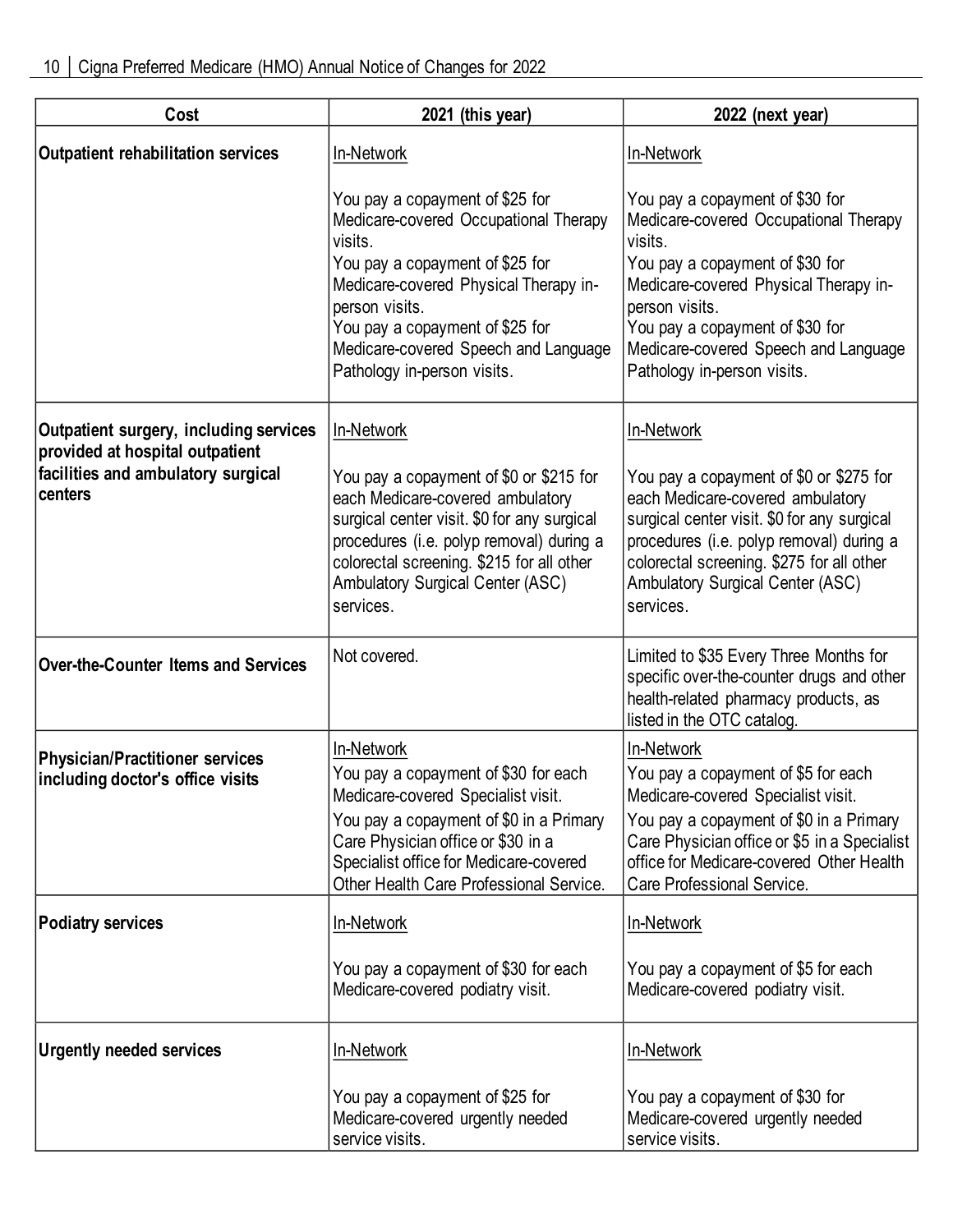| Cost                   | 2021 (this year)                                                                                       | 2022 (next year)                                                                                       |
|------------------------|--------------------------------------------------------------------------------------------------------|--------------------------------------------------------------------------------------------------------|
|                        |                                                                                                        |                                                                                                        |
| <b>Vision services</b> | In-Network                                                                                             | In-Network                                                                                             |
|                        | You pay a copayment of \$0 for Medicare-<br>covered glaucoma screenings and<br>diabetic retinal exams. | You pay a copayment of \$0 for Medicare-<br>covered glaucoma screenings and<br>diabetic retinal exams. |
|                        | You pay a copayment of \$30 for all other<br>Medicare-covered vision services.                         | You pay a copayment of \$5 for all other<br>Medicare-covered vision services.                          |

#### **Section 2.6 Changes to Part D Prescription Drug Coverage**

#### **Changes to Our Drug List**

Our list of covered drugs is called a Formulary or "Drug List." A copy of our Drug List is provided electronically. The Drug List provided electronically includes many — but not all — of the drugs that we will cover next year. If you don't see your drug on this list, it might still be covered. **You can get the** *complete* **Drug List** by calling Customer Service (see the back cover) or visiting our website (www.cignamedicare.com).

We made changes to our Drug List, including changes to the drugs we cover and changes to the restrictions that apply to our coverage for certain drugs. **Review the Drug List to make sure your drugs will be covered next year and to see if there will be any restrictions.**

If you are affected by a change in drug coverage, you can:

- **Work with your doctor (or other prescriber) and ask the plan to make an exception** to cover the drug.
	- oTo learn what you must do to ask for an exception, see Chapter 9 of your *Evidence of Coverage (What to do if you have a problem or complaint (coverage decisions, appeals, complaints))* or call Customer Service.
- **Work with your doctor (or other prescriber) to find a different drug** that we cover. You can call Customer Service to ask for a list of covered drugs that treat the same medical condition.

In some situations, we are required to cover a temporary supply of a non-formulary drug in the first 90 days of the plan year or the first 90 days of membership to avoid a gap in therapy. (To learn more about when you can get a temporary supply and how to ask for one, see Chapter 5, Section 5.2 of the *Evidence of Coverage.*) During the time when you are getting a temporary supply of a drug, you should talk with your doctor to decide what to do when your temporary supply runs out. You can either switch to a different drug covered by the plan or ask the plan to make an exception for you and cover your current drug.

If you have received a formulary exception to a medication this year the formulary exception request is approved through the date indicated in the approval letter. A new formulary exception request is only needed if the date indicated on the letter has passed. Most of the changes in the Drug List are new for the beginning of each year. However, during the year, we might make other changes that are allowed by Medicare rules.

When we make these changes to the Drug List during the year, you can still work with your doctor (or other prescriber) and as k us to make an exception to cover the drug. We will also continue to update our online Drug List as scheduled and provide other required information to reflect drug changes. (To learn more about changes we may make to the Drug List, see Chapter 5, Secti on 6 of the *Evidence of Coverage*.)

#### **Changes to Prescription Drug Costs**

*Note:* If you are in a program that helps pay for your drugs ("Extra Help"), **the information about costs for Part D prescription drugs may not apply to you.** We sent you a separate insert, called the "Evidence of Coverage Rider for People Who Get Extra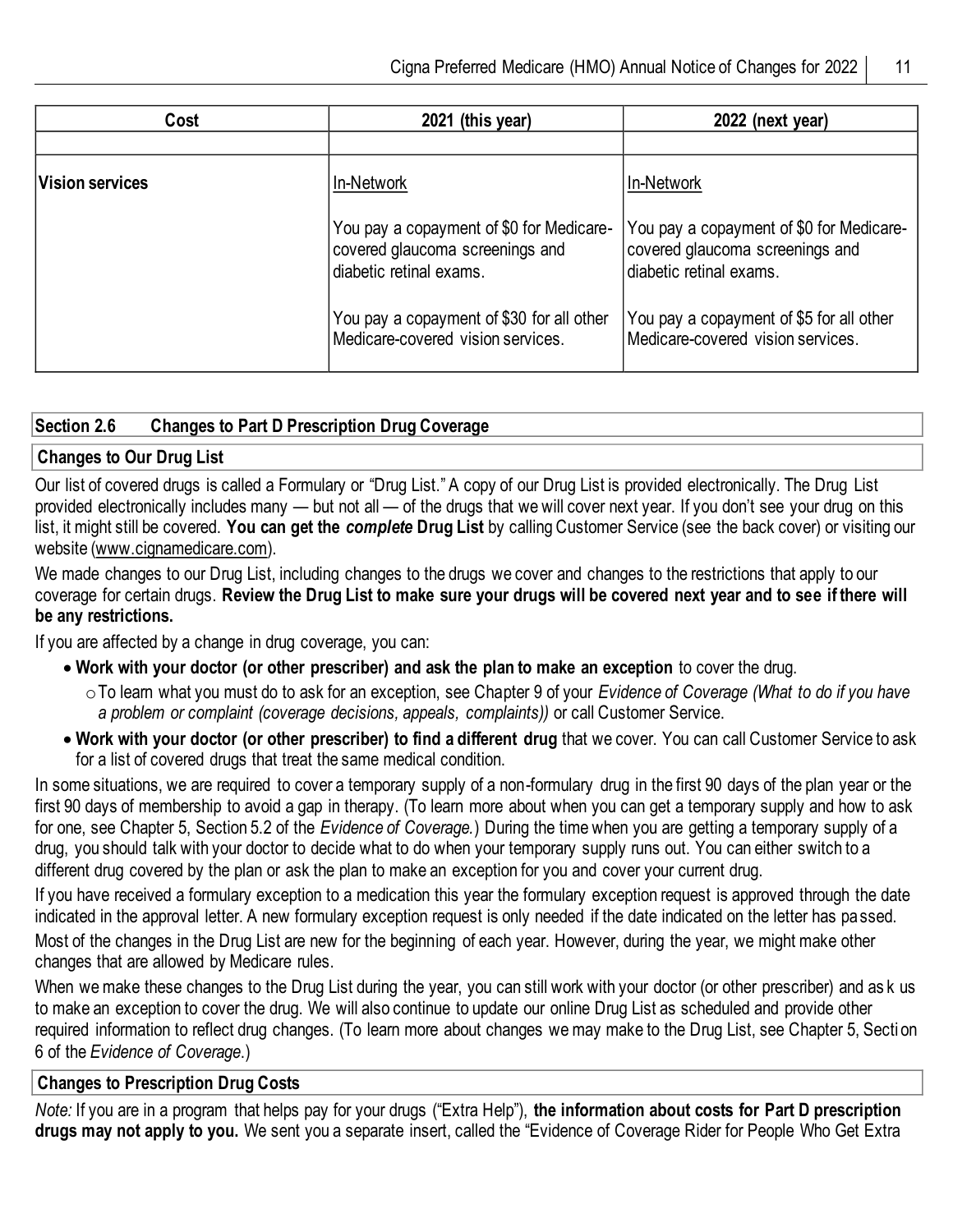Help Paying for Prescription Drugs" (also called the "Low Income Subsidy Rider" or the "LIS Rider"), which tells you about your drug costs. Because you receive "Extra Help" and didn't receive this insert with this packet, please call Customer Service and ask for the "LIS Rider."

There are four "drug payment stages." How much you pay for a Part D drug depends on which drug payment stage you are in. (You can look in Chapter 6, Section 2 of your *Evidence of Coverage* for more information about the stages.)

The information below shows the changes for next year to the first two stages — the Yearly Deductible Stage and the Initial Coverage Stage. (Most members do not reach the other two stages — the Coverage Gap Stage or the Catastrophic Coverage Stage. To get information about your costs in these stages, look at Chapter 6, Sections 6 and 7, in the *Evidence of Coverage*, which is located on our website at www.cignamedicare.com. You may also call Customer Service to ask us to mail you an *Evidence of Coverage*.)

#### **Changes to the Deductible Stage**

| Stage                            | 2021 (this year)                     | 2022 (next year)                     |
|----------------------------------|--------------------------------------|--------------------------------------|
| Stage 1: Yearly Deductible Stage | Because we have no deductible, this  | Because we have no deductible, this  |
|                                  | payment stage does not apply to you. | payment stage does not apply to you. |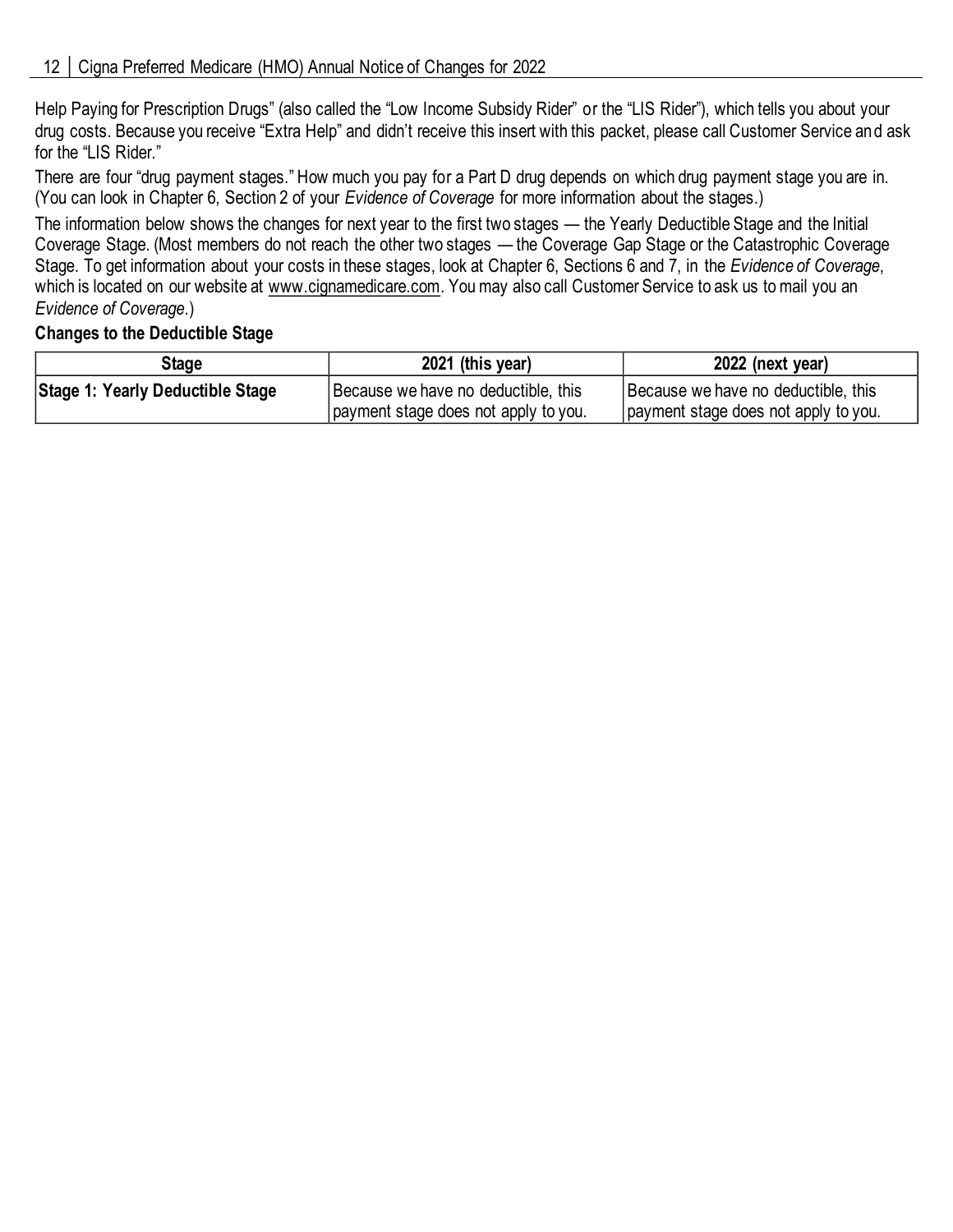#### **Changes to Your Cost Sharing in the Initial Coverage Stage**

To learn how copayments and coinsurance work, look at Chapter 6, Section 1.2, *Types of out-of-pocket costs you may pay for covered drugs* in your *Evidence of Coverage*.

| <b>Stage</b>                                                                                                                                                                                                                                                                                                                                                                                                                                                                                          | 2021 (this year)                                                                                                                                                                                                                                                                                                                                                                                                                                       | 2022 (next year)                                                                                                                                                                                                                                                                                                                                                                                                                                      |
|-------------------------------------------------------------------------------------------------------------------------------------------------------------------------------------------------------------------------------------------------------------------------------------------------------------------------------------------------------------------------------------------------------------------------------------------------------------------------------------------------------|--------------------------------------------------------------------------------------------------------------------------------------------------------------------------------------------------------------------------------------------------------------------------------------------------------------------------------------------------------------------------------------------------------------------------------------------------------|-------------------------------------------------------------------------------------------------------------------------------------------------------------------------------------------------------------------------------------------------------------------------------------------------------------------------------------------------------------------------------------------------------------------------------------------------------|
| <b>Stage 2: Initial Coverage Stage</b>                                                                                                                                                                                                                                                                                                                                                                                                                                                                | Your cost for a one-month supply at a<br>network pharmacy:                                                                                                                                                                                                                                                                                                                                                                                             | Your cost for a one-month supply at a<br>network pharmacy:                                                                                                                                                                                                                                                                                                                                                                                            |
| During this stage, the plan pays its share                                                                                                                                                                                                                                                                                                                                                                                                                                                            |                                                                                                                                                                                                                                                                                                                                                                                                                                                        |                                                                                                                                                                                                                                                                                                                                                                                                                                                       |
| of the cost of your drugs and you pay<br>your share of the cost.<br>The costs in this row are for a one-month<br>(30-day) supply when you fill your<br>prescription at a network pharmacy. For<br>information about the costs for a long-<br>term supply or for mail-order<br>prescriptions, look in Chapter 6, Section 5<br>of your Evidence of Coverage.<br>We changed the tier for some of the drugs<br>on our Drug List. To see if your drugs will<br>be in a different tier, look them up on the | <b>Tier 1 (Preferred Generic Drugs):</b><br>Standard cost sharing: You pay<br>\$10 per prescription.<br>Preferred cost sharing: You pay<br>\$3 per prescription.<br>Tier 2 (Generic Drugs):<br>Standard cost sharing: You pay<br>\$20 per prescription.<br>Preferred cost sharing: You pay<br>\$12 per prescription.<br>Tier 3 (Preferred Brand Drugs):<br>Standard cost sharing: You pay<br>\$47 per prescription.<br>Preferred cost sharing: You pay | <b>Tier 1 (Preferred Generic Drugs):</b><br>Standard cost sharing: You pay<br>\$10 per prescription.<br>Preferred cost sharing: You pay<br>\$0 per prescription.<br>Tier 2 (Generic Drugs):<br>Standard cost sharing: You pay<br>\$20 per prescription.<br>Preferred cost sharing: You pay<br>\$5 per prescription.<br>Tier 3 (Preferred Brand Drugs):<br>Standard cost sharing: You pay<br>\$47 per prescription.<br>Preferred cost sharing: You pay |
|                                                                                                                                                                                                                                                                                                                                                                                                                                                                                                       | \$42 per prescription.                                                                                                                                                                                                                                                                                                                                                                                                                                 | \$42 per prescription.                                                                                                                                                                                                                                                                                                                                                                                                                                |
|                                                                                                                                                                                                                                                                                                                                                                                                                                                                                                       | Tier 4 (Non-Preferred Drugs):                                                                                                                                                                                                                                                                                                                                                                                                                          | Tier 4 (Non-Preferred Drugs):                                                                                                                                                                                                                                                                                                                                                                                                                         |
|                                                                                                                                                                                                                                                                                                                                                                                                                                                                                                       | Standard cost sharing: You pay<br>49% of the total cost.                                                                                                                                                                                                                                                                                                                                                                                               | Standard cost sharing: You pay<br>50% of the total cost.                                                                                                                                                                                                                                                                                                                                                                                              |
|                                                                                                                                                                                                                                                                                                                                                                                                                                                                                                       | Preferred cost sharing: You pay<br>49% of the total cost.                                                                                                                                                                                                                                                                                                                                                                                              | Preferred cost sharing: You pay<br>50% of the total cost.                                                                                                                                                                                                                                                                                                                                                                                             |
|                                                                                                                                                                                                                                                                                                                                                                                                                                                                                                       | <b>Tier 5 (Specialty Drugs):</b>                                                                                                                                                                                                                                                                                                                                                                                                                       | <b>Tier 5 (Specialty Drugs):</b>                                                                                                                                                                                                                                                                                                                                                                                                                      |
|                                                                                                                                                                                                                                                                                                                                                                                                                                                                                                       | Standard cost sharing: You pay<br>33% of the total cost.                                                                                                                                                                                                                                                                                                                                                                                               | Standard cost sharing: You pay<br>33% of the total cost.                                                                                                                                                                                                                                                                                                                                                                                              |
|                                                                                                                                                                                                                                                                                                                                                                                                                                                                                                       | Preferred cost sharing: You pay<br>33% of the total cost.                                                                                                                                                                                                                                                                                                                                                                                              | Preferred cost sharing: You pay<br>33% of the total cost.                                                                                                                                                                                                                                                                                                                                                                                             |
|                                                                                                                                                                                                                                                                                                                                                                                                                                                                                                       | Once your total drug costs have reached<br>\$4,130 you will move to the next stage<br>(the Coverage Gap Stage).                                                                                                                                                                                                                                                                                                                                        | Once your total drug costs have reached<br>\$4,430, you will move to the next stage<br>(the Coverage Gap Stage).                                                                                                                                                                                                                                                                                                                                      |

#### **Changes to the Coverage Gap and Catastrophic Coverage Stages**

The other two drug coverage stages — the Coverage Gap Stage and the Catastrophic Coverage Stage — are for people with high drug costs. **Most members do not reach the Coverage Gap Stage or the Catastrophic Coverage Stage**. For information about your costs in these stages, look at Chapter 6, Sections 6 and 7, in your *Evidence of Coverage.*

#### **SECTION 3 Administrative Changes**

Please see the table below for other important changes to your plan.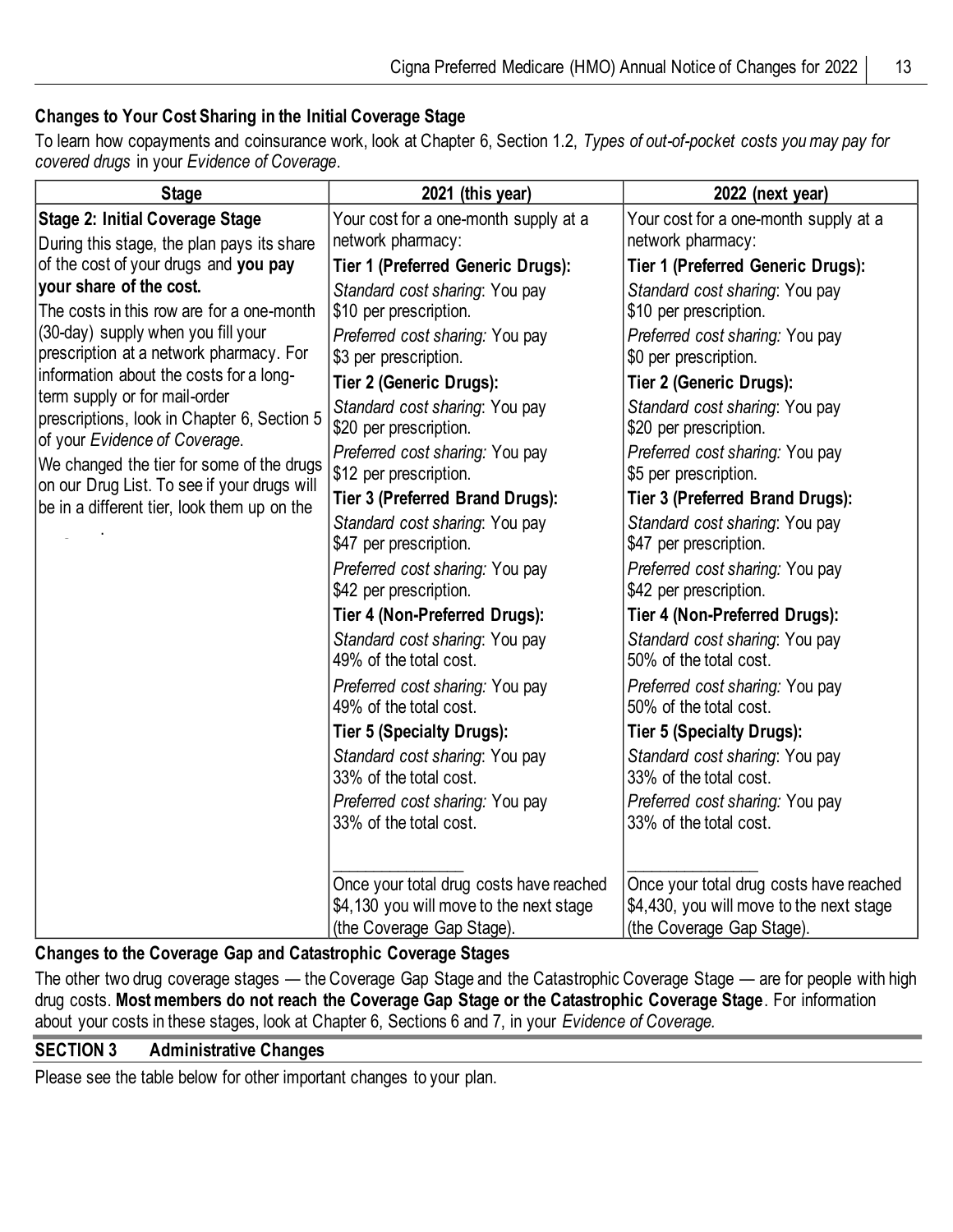| <b>Description</b>         | 2021 (this year)                                                                              | 2022 (next year)                                                                                                         |
|----------------------------|-----------------------------------------------------------------------------------------------|--------------------------------------------------------------------------------------------------------------------------|
| Cigna Vision Vendor Change | Cigna has a vision vendor that you can<br>contact for information on your vision<br>benefits. | Cigna will have a new vision vendor for<br>2022. For information on your vision<br>benefits, please call 1-888-886-1995. |

#### **SECTION 4 Deciding Which Plan to Choose**

#### **Section 4.1 If you want to stay in Cigna Preferred Medicare (HMO)**

**To stay in our plan you don't need to do anything.** If you do not sign up for a different plan or change to Original Medicare by December 7, you will automatically be enrolled in our Cigna Preferred Medicare (HMO).

#### **Section 4.2 If you want to change plans**

We hope to keep you as a member next year but if you want to change for 2022 follow these steps:

#### **Step 1: Learn about and compare your choices**

- You can join a different Medicare health plan,
- *— OR —* You can change to Original Medicare. If you change to Original Medicare, you will need to decide whether to join a Medicare drug plan.

To learn more about Original Medicare and the different types of Medicare plans, read the *Medicare & You 2022* handbook, call your State Health Insurance Assistance Program (see Section 6), or call Medicare (see Section 8.2).

You can also find information about plans in your area by using the Medicare Plan Finder on the Medicare website. Go to www.medicare.gov/plan-compare. **Here, you can find information about costs, coverage, and quality ratings for Medicare plans.**

As a reminder, Cigna offers other [*insert as applicable:* Medicare health plans *AND/OR*] Medicare prescription drug plans. These other plans may differ in coverage, monthly premiums, and cost sharing amounts.

#### **Step 2: Change your coverage**

- To change **to a different Medicare health plan**, enroll in the new plan. You will automatically be disenrolled from *Cigna Preferred Medicare (HMO).*
- To **change to Original Medicare with a prescription drug plan,** enroll in the new drug plan. You will automatically be disenrolled from *Cigna Preferred Medicare (HMO).*
- To **change to Original Medicare without a prescription drug plan**, you must either:
	- $\circ$  Send us a written request to disenroll. Contact Customer Service if you need more information on how to do this (phone numbers are in Section 8.1 of this booklet).
	- o*— OR —* Contact **Medicare**, at 1-800-MEDICARE (1-800-633-4227), 24 hours a day, 7 days a week, and ask to be disenrolled. TTY users should call 1-877-486-2048.

#### **SECTION 5 Deadline for Changing Plans**

If you want to change to a different plan or to Original Medicare for next year, you can do it from **October 15 until December 7.**  The change will take effect on January 1, 2022.

#### **Are there other times of the year to make a change?**

In certain situations, changes are also allowed at other times of the year. For example, people with Medicaid, those who get "Extra Help" paying for their drugs, those who have or are leaving employer coverage, and those who move out of the service area may be allowed to make a change at other times of the year. For more information, see Chapter 10, Section 2.3 of the *Evidence of Coverage.*

If you enrolled in a Medicare Advantage plan for January 1, 2022, and don't like your plan choice, you can switch to another Medicare health plan (either with or without Medicare prescription drug coverage) or switch to Original Medicare (either with or without Medicare prescription drug coverage) between January 1 and March 31, 2022. For more information, see Chapter 10, Section 2.2 of the *Evidence of Coverage*.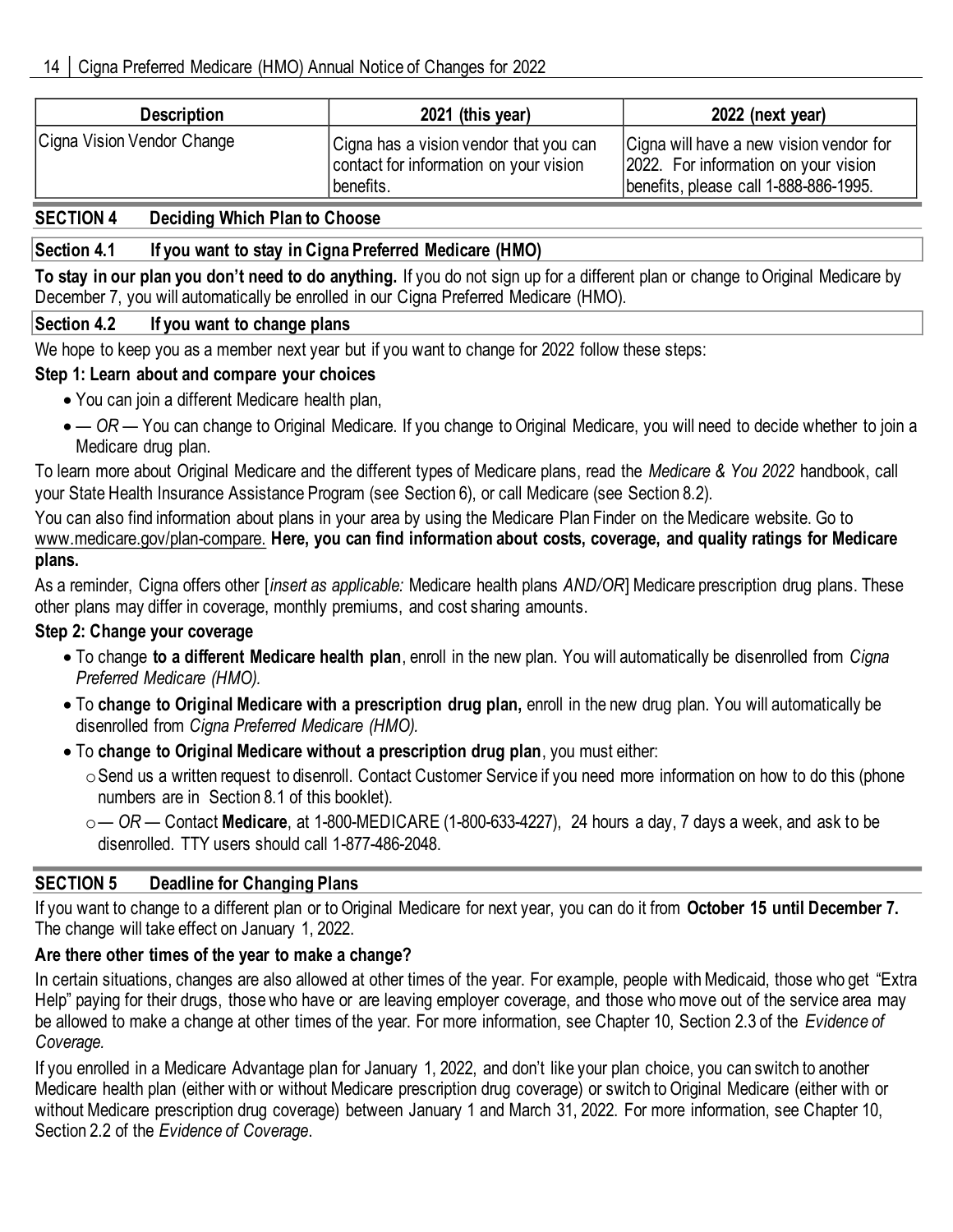#### **SECTION 6 Programs That Offer Free Counseling about Medicare**

The State Health Insurance Assistance Program (SHIP) is a government program with trained counselors in every state. In Tennessee, the SHIP is called Tennessee State Health Insurance Assistance Program (SHIP).

Tennessee State Health Insurance Assistance Program (SHIP) is independent (not connected with any insurance company or health plan). It is a state program that gets money from the Federal government to give **free** local health insurance counseling to people with Medicare. Tennessee State Health Insurance Assistance Program (SHIP) counselors can help you with your Medicare questions or problems. They can help you understand your Medicare plan choices and answer questions about switching plans. You can call Tennessee State Health Insurance Assistance Program (SHIP) at 1-877-801-0044.

#### **SECTION 7 Programs That Help Pay for Prescription Drugs**

You may qualify for help paying for prescription drugs.

- **"Extra Help" from Medicare.** People with limited incomes may qualify for "Extra Help" to pay for their prescription drug costs. If you qualify, Medicare could pay up to 75% or more of your drug costs including monthly prescription drug premiums, annual deductibles, and coinsurance. Additionally, those who qualify will not have a coverage gap or late enrollment penalty. Many people are eligible and don't even know it. To see if you qualify, call:
	- $\circ$  1-800-MEDICARE (1-800-633-4227). TTY users should call 1-877-486-2048, 24 hours a day/7 days a week;
	- oThe Social Security Office at 1-800-772-1213 between 7 a.m. and 7 p.m., Monday through Friday. TTY users should call, 1-800-325-0778 (applications); or
	- oYour State Medicaid Office (applications).
- **Prescription Cost sharing Assistance for Persons with HIV/AIDS**. The AIDS Drug Assistance Program (ADAP) helps ensure that ADAP-eligible individuals living with HIV/AIDS have access to life-saving HIV medications. Individuals must meet certain criteria, including proof of State residence and HIV status, low income as defined by the State, and uninsured/under-insured status. Medicare Part D prescription drugs that are also covered by ADAP qualify for prescription cost sharing assistance through the Tennessee HIV Drug Assistance Program (HDAP). For information on eligibility criteria, covered drugs, or how to enroll in the program, please call the Tennessee HIV Drug Assistance Program (HDAP) at 1-615- 532-2392.

#### **SECTION 8 Questions?**

#### **Section 8.1 Getting Help from** *Cigna Preferred Medicare (HMO)*

Questions? We're here to help. Please call Customer Service at 1-800-668-3813. (TTY only, call 711). We are available for phone calls October 1 – March 31, 8:00 a.m. – 8:00 p.m. local time, 7 days a week. From April 1 – September 30, Monday – Friday 8:00 a.m. – 8:00 p.m. local time. Messaging service used weekends, after hours, and on federal holidays. Calls to these numbers are free.

#### **Read your 2022** *Evidence of Coverage* **(it has details about next year's benefits and costs)**

This *Annual Notice of Changes* gives you a summary of changes in your benefits and costs for 2022. For details, look in the 2022 *Evidence of Coverage* for Cigna Preferred Medicare (HMO)*.* The *Evidence of Coverage* is the legal, detailed description of your plan benefits. It explains your rights and the rules you need to follow to get covered services and prescription drugs. A copy of the *Evidence of Coverage* is located on our website at www.cignamedicare.com. You may also call Customer Service to ask us to mail you an *Evidence of Coverage*.

#### **Visit our Website**

You can also visit our website at www.cignamedicare.com. As a reminder, our website has the most up-to-date information about our provider network (*Provider and Pharmacy Directory*) and our list of covered drugs (Formulary/Drug List).